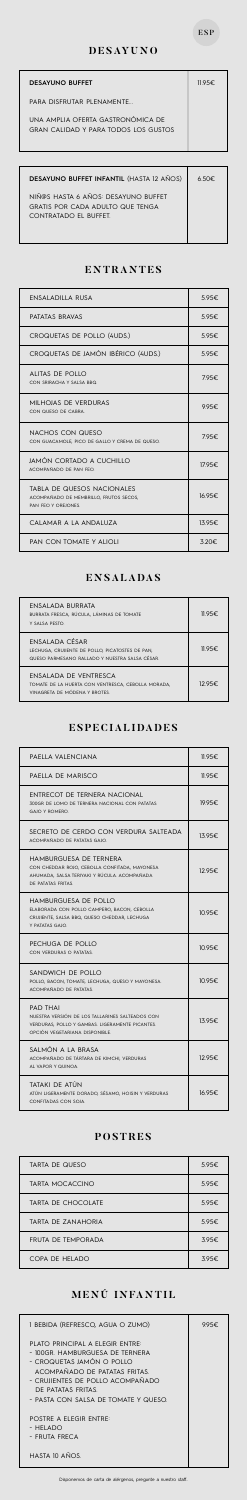#### ENG

#### **BREAKFAST**

| <b>BUFFET BREAKFAST</b>                                                | $11.95 \epsilon$ |
|------------------------------------------------------------------------|------------------|
| TO FULLY FNIOY.                                                        |                  |
| A WIDE GASTRONOMIC OFFER OF GREAT<br><b>QUALITY AND FOR ALL TASTES</b> |                  |

| <b>CHILDREN'S BUFFET BREAKFAST (UP TO 12</b><br>YEARS OLD)                                              | $6.50 \epsilon$ |
|---------------------------------------------------------------------------------------------------------|-----------------|
| CHILDREN UP TO 6 YEAR OLD WILL HAVE A<br>FRFF BUFFFT BRFAKFAST FOR FACH ADUIT<br>WHO BOOKED THE BUFFET. |                 |

#### **STARTERS**

### **SALADS**

#### **SPECIALTIES**

#### **DESSERTS**

Information of allergens available, ask our staff.

### **KID'S MENU**

| <b>TRADITIONAL RUSSIAN SALAD</b>                                                                         | 5.95€   |
|----------------------------------------------------------------------------------------------------------|---------|
| POTATOES WITH SPICY SAUCE                                                                                | 5.95€   |
| <b>CHICKEN CROQUETTES (4UNITS)</b>                                                                       | 5.95€   |
| <b>IBERIAN HAM CROQUETTES (4UNITS)</b>                                                                   | 5.95€   |
| <b>JUICY CHICKEN WINGS</b><br>WITH SRIRACHA AND BBQ SAUCE.                                               | 795€.   |
| MILLEFFUILLE OF VEGETABLES<br>WITH GOAT'S CHEESE.                                                        | 9.95€   |
| <b>NACHOS</b><br>WITH GUACAMOLE, PICO DE GALLO AND CREAM CHEESE.                                         | 795€.   |
| <b>IBERIAN KNIFE-CUT HAM</b><br><b>ACCOMPANIED WITH BREAD</b>                                            | 17.95€. |
| NATIONAL CHEESEBOARD<br>ACCOMPANIED BY QUINCE JELLY, DRIED FRUITS AND NUTS,<br>BREAD AND DRIED APRICOTS. | 16.95€  |
| ANDALUSIAN STYLE SQUID                                                                                   | 13.95€  |
| <b>BREAD WITH TOMATO AND AIOLI</b>                                                                       | 3.20€   |

| WITH ROCKET AND SLICED TOMATO DRIZZLE WITH<br><b>BASIL PESTO.</b>                                                   | 1195€            |
|---------------------------------------------------------------------------------------------------------------------|------------------|
| CAESAR SALAD<br>WITH MIXED SALAD GREENS, TOMATO CONFIT, CRUNCHY<br>CHICKEN, CAESAR DRESSING, CROUTONS AND PARMESAN. | $11.95 \epsilon$ |
| <b>TUNA SALAD</b><br>WITH ORCHARD TOMATO, RED ONION, MODENA VINAIGRETTE<br>AND GREENS.                              | $1295 \epsilon$  |

| PAELLA "VALENCIANA"                                                                                                                  | 11.95€ |
|--------------------------------------------------------------------------------------------------------------------------------------|--------|
| <b>SEAFOOD PAELLA</b>                                                                                                                | 11.95€ |
| NATIONAL BEEF ENTRECOTE<br>300GR OF NATIONAL BEEF ENTRECOTE<br>WITH WEDGE ROSEMARY POTATOES.                                         | 19.95€ |
| <b>SECRET PORK</b><br>WITH SAUTÉED VEGETABLES ACCOMPANIED BY WEDGE POTATOES.                                                         | 13.95€ |
| <b>BEEF BURGER</b><br>WITH RED CHEDDAR CHEESE, ONION, SMOKED MAYONNAISE,<br>TERIYAKI SAUCE AND ARUGULA.<br>SERVED WITH FRENCH FRIES. | 12.95€ |
| FREE RANGE CHICKEN BURGER<br>WITH BACON, CRISPY ONION, BBQ SAUCE,<br>CHEDDAR, LETTUCE AND POTATOES.                                  | 10.95€ |
| CHICKEN BREAST<br>WITH VEGETABLES OR POTATOES.                                                                                       | 10.95€ |
| <b>CHICKEN SANDWICH</b><br>WITH BACON, TOMATO, LETTUCE, CHEESE AND<br>MAYONNAISE, SERVED WITH FRENCH FRIES.                          | 10.95€ |
| <b>PAD THAI</b><br>WITH VEGETABLES, CHICKEN AND PRAWNS. SLIGHTLY SPICY.<br><b>VEGETARIAN OPTION AVAILABLE.</b>                       | 13.95€ |
| <b>GRILLED SALMON</b><br>SERVED WITH KIMCHI TARTAR, STEAMED VEGETABLES<br>AND QUINOA.                                                | 12.95€ |
| <b>TUNA TATAKI</b><br>WITH SESAME, HOISIN,<br>AND SOY CONFIT VEGETABLES.                                                             | 16.95€ |

| <b>CHEESECAKE</b>      | 5.95€ |
|------------------------|-------|
| <b>MOCACCINO CAKE</b>  | 5.95€ |
| <b>CHOCOLATE CAKE</b>  | 5.95€ |
| <b>CARROT CAKE</b>     | 5.95€ |
| <b>SEASONAL FRUIT</b>  | 3.95€ |
| <b>ICE CREAM GLASS</b> | 3.95€ |

| I DRINK (SOFT DRINK, WATER OR JUICE)                                                                                                                                                                               | 9.95€. |
|--------------------------------------------------------------------------------------------------------------------------------------------------------------------------------------------------------------------|--------|
| <b>MAIN COURSE TO CHOOSE:</b><br>- BEEF BURGER (100GR)<br>- HAM OR CHICKEN CROQUETTES<br>ACCOMPANIED BY FRENCH FRIES.<br>- CRISPY CHICKEN ACCOMPANIED<br>BY FRENCH FRIES.<br>- PASTA WITH TOMATO SAUCE AND CHEESE. |        |
| DESSERT TO CHOOSE:<br>- ICF CRFAM<br>- FRESH FRUIT                                                                                                                                                                 |        |
| UP TO 10 YEARS.                                                                                                                                                                                                    |        |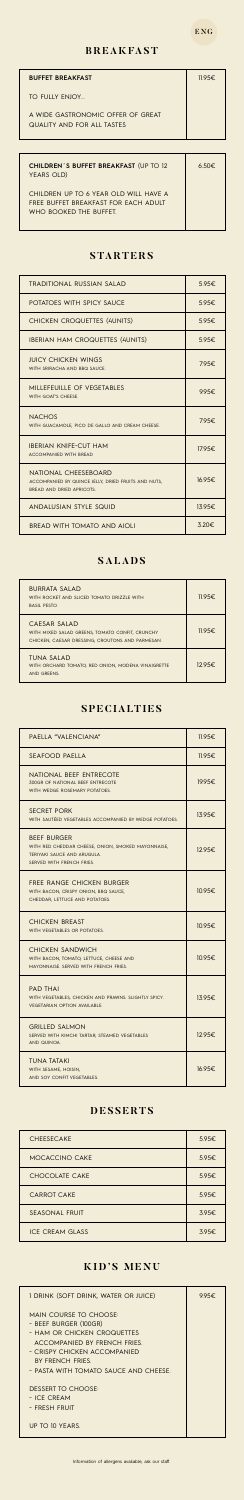$\overline{\phantom{a}}$ 

| <b>BUFFET DELLA PRIMA COLAZIONE</b>                                   | 11.95€. |
|-----------------------------------------------------------------------|---------|
| PER GODERE APPIENO                                                    |         |
| UN'AMPIA OFFRTA GASTRONOMICA DI GRANDE<br>QUALITÀ E PER TUTTI I GUSTI |         |

| <b>COLAZIONE A BUFFET BAMBINI</b><br>(FINO A 12 ANNI)                                                             | $6.50 \epsilon$ |
|-------------------------------------------------------------------------------------------------------------------|-----------------|
| I BAMBINI FINO A 6 ANNI AVRANNO UNA<br>COLAZIONE A BUFFFT GRATUITA PER OGNI<br>ADULTO CHE HA PRENOTATO IL BUFFET. |                 |

### **ANTIPASTI**

### **INSALATE**

## **SPECIALITÀ**

### **DOLCI**

## **MENÙ PER BAMBINI**

| <b>INSAI ATA RUSSA</b>                                                                            | 5.95€  |
|---------------------------------------------------------------------------------------------------|--------|
| PATATE CON SALSA BRAVA                                                                            | 5.95€  |
| CROCCHETTE DI POLLO (4UNITÀ)                                                                      | 5.95€  |
| CROCCHETTE DI PROSCIUTTO (4UNITÀ)                                                                 | 5.95€  |
| ALL DEPOLLO<br>SUCCOSE CON SRIRACHA E SALSA BBQ.                                                  | 7.95€  |
| MILLEFOGLIE DI VERDURE<br>CON FORMAGGIO DI CAPRA.                                                 | 9.95€  |
| <b>NACHOS</b><br>CON GUACAMOLE, PICO DE GALLO E SALSA AL FORMAGGI.                                | 795€.  |
| PROSCIUTTO IBERICO TAGLIATO A COLTELLO<br>ACCOMPAGNATO DA PAN.                                    | 17.95€ |
| TAGLIERE DI FORMAGGI NAZIONALI<br>ACCOMPAGNATO DA COTOGNE, NOCI, GRISSINI E<br>ALBICOCCHE SECCHE. | 16.95€ |
| CALAMARI ALLA ANDALUSA                                                                            | 13.95E |
| FOCACCIA CON POMODORO E SALSA ALLIOLI                                                             | 3.20€  |

| INSAI ATA DI BURRATA<br>CON RUCOLA, POMODORI<br>E VINAGRETTE DI PESTO.                                                 | 11.95€. |
|------------------------------------------------------------------------------------------------------------------------|---------|
| <b>INSALATA CAESAR</b><br>CON LATTUGA MISTA, POMODORO CONFIT, POLLO<br>CROCCANTE, SALSA CAESAR, CROSTINI E PARMIGIANO. | 11.95€  |
| INSAI ATA DI VENTRESCA<br>CON POMODORO DELL'ORTO CON VENTRESCA DI TONNO,<br>CIPOLLA VIOLA E VINAIGRETT DI MODENA       | 12.95€  |

| PAELLA "VALENCIANA"                                                                                                                     | 11.95€ |
|-----------------------------------------------------------------------------------------------------------------------------------------|--------|
| PAELLA DI FRUTTI DI MARE                                                                                                                | 11.95€ |
| <b>BISTECCA DI MUCCA NAZINALE</b><br>300GR BISTECCA DI MUCCA NAZINALE<br>CON PATATE A SPICCHI AL ROSMARINO.                             | 19.95€ |
| <b>MAIALE SEGRETO</b><br>CON VERDURE SALTATE ACCOMPAGNATO DA PATATE A SPICCHI.                                                          | 13.95€ |
| <b>HAMBURGER DI MANZO</b><br>CON CHEDDAR ROSSO, CIPOLLA, MAIONESE AFFUMICATA,<br>SALSA TERIYAKI E RUCOLA.<br>SERVITO CON PATATE FRITTE. | 12.95€ |
| <b>HAMBURGER DI POLLO</b><br>RUSPANTE CON PANCETA, CIPOLLA CROCCANTE, SALSA<br>BBQ, CHEDDAR, LATTUGA E PATATE.                          | 10.95€ |
| PETTO DI POLLO<br>CON VERDURE O PATATE.                                                                                                 | 10.95€ |
| PANINO DI POLLO<br>PANCETTA, POMODORO, LATTUGA, FORMAGGIO<br>E MAIONESE. SERVITO CON PATATE FRITTE.                                     | 10.95€ |
| <b>PAD THAI</b><br>CON VERDURE, POLLO E GAMBERI. LEGGERMENTE PICCANTE.<br>OPZIONE VEGETARIANA DISPONIBILE.                              | 13.95€ |
| SALMONE ALLA GRIGLIA<br>SERVITO CON TARTARE DI KIMCHI, VERDURE AL<br>VAPORE E QUINOA.                                                   | 12.95€ |
| <b>TONNO TATAKI</b><br>CON SESAMO, HOISIN<br>E VERDURE CANDITE CON SOIA.                                                                | 16.95€ |

| <b>CHEESECAKE</b>         | 5.95€ |
|---------------------------|-------|
| TORTA AL MOCACCINO        | 5.95€ |
| TORTA AL CIOCCOLATO       | 5.95€ |
| <b>TORTA DI CAROTE</b>    | 5.95€ |
| <b>FRUTTA DI STAGIONE</b> | 3.95E |
| COPPA DI GELATO           | 3.95€ |

| I BEVANDA (BIBITA, ACQUA O SUCCO)                                                                                                                                                                                                           | 995€ |
|---------------------------------------------------------------------------------------------------------------------------------------------------------------------------------------------------------------------------------------------|------|
| PIATTO PRINCIPALE DA SCEGLIERE TRA:<br>- HAMBURGER DI MANZO (100 GR).<br>- CROCCHETTE DI PROSCIUTTO O POLLO<br>ACCOMPAGNATE DA PATATINE FRITTE<br>- POLLO CROCCANTE ACCOMPAGNATO DA<br>PATATINE FRITTE.<br>- PASTA AL POMODORO E FORMAGGIO. |      |
| DOLCL DA SCEGLIERE TRA:<br>- PALLINA DI GFI ATO<br>- FRUTTA FRESCA<br>FINNO A 10 ANNI.                                                                                                                                                      |      |